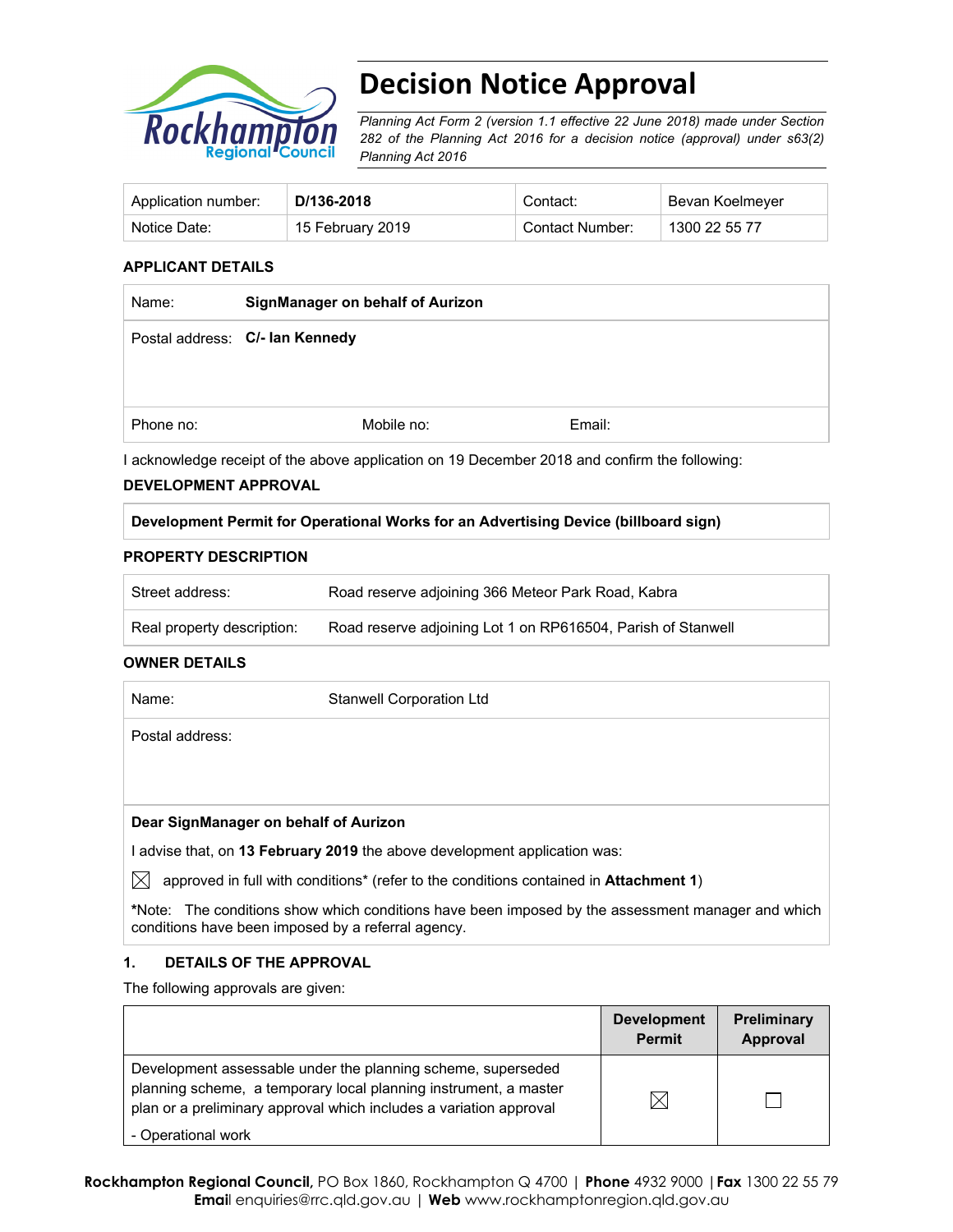#### **2. CONDITIONS**

This approval is subject to the conditions in Attachment 1.

#### **3. FURTHER DEVELOPMENT PERMITS REQUIRED**

Please be advised that the following development permits are required to be obtained before the development can be carried out:

| Type of development permit required | Subject of the required development permit |
|-------------------------------------|--------------------------------------------|
| Building Works                      |                                            |

#### **4. REFERRAL AGENCIES** NIL

#### **5. THE APPROVED PLANS**

**The approved development must be completed and maintained generally in accordance with the approved drawings and documents:** 

| Drawing/report title       | Prepared by | <b>Date</b>      | Reference number   | <b>Revision</b> |
|----------------------------|-------------|------------------|--------------------|-----------------|
| Site Plan                  | SignManager | 17 December 2018 | QRN-AR-369, Page 2 | D1              |
| Sign Elevations and Design | SignManager | 17 December 2018 | QRN-AR-369, Page 3 | D1              |

#### **6. CURRENCY PERIOD FOR THE APPROVAL (s.85 of the** *Planning Act***)**

The standard currency periods stated in section 85 of *Planning Act 2016* apply to each aspect of development in this approval, if not stated in the conditions of approval attached.

### **7. STATEMENT OF REASONS**

| <b>Description of</b><br>the development | The proposed development is for Operational Works for an Advertising Device<br>(billboard sign)                                                                                                                                                                                                                                                                 |  |  |  |
|------------------------------------------|-----------------------------------------------------------------------------------------------------------------------------------------------------------------------------------------------------------------------------------------------------------------------------------------------------------------------------------------------------------------|--|--|--|
| <b>Reasons for</b><br><b>Decision</b>    | The advertising device is designed and sited to ensure it maintains the visual<br>a)<br>amenity of the streetscape as well as protecting the safety of the road network by<br>not resembling a traffic or road sign.                                                                                                                                            |  |  |  |
|                                          | The proposed sign does not compromise the strategic framework in the<br>b)<br>Rockhampton Region Planning Scheme 2015;                                                                                                                                                                                                                                          |  |  |  |
|                                          | Assessment of the development against the relevant zone purpose, planning<br>C)<br>scheme codes and planning scheme policies demonstrates that the proposed<br>development will not cause significant adverse impacts on the surrounding natural<br>environment, built environment and infrastructure, community facilities, or local<br>character and amenity; |  |  |  |
|                                          | The proposed development does not compromise the relevant State Planning<br>d)<br>Policy; and                                                                                                                                                                                                                                                                   |  |  |  |
|                                          | On balance, the application should be approved because the circumstances<br>e)<br>favour Council exercising its discretion to approve the application even though the<br>development does not comply with an aspect of the assessment benchmarks.                                                                                                               |  |  |  |
| <b>Assessment</b><br><b>Benchmarks</b>   | The proposed development was assessed against the following assessment<br>benchmarks:<br>Advertising devices code.                                                                                                                                                                                                                                              |  |  |  |
| <b>Compliance with</b><br>assessment     | The development was assessed against all of the assessment benchmarks listed<br>above and complies with all of these with the exception listed below.                                                                                                                                                                                                           |  |  |  |
| benchmarks                               | Reasons for the approval despite non-compliance with<br><b>Assessment</b><br>benchmark<br><b>Benchmark</b>                                                                                                                                                                                                                                                      |  |  |  |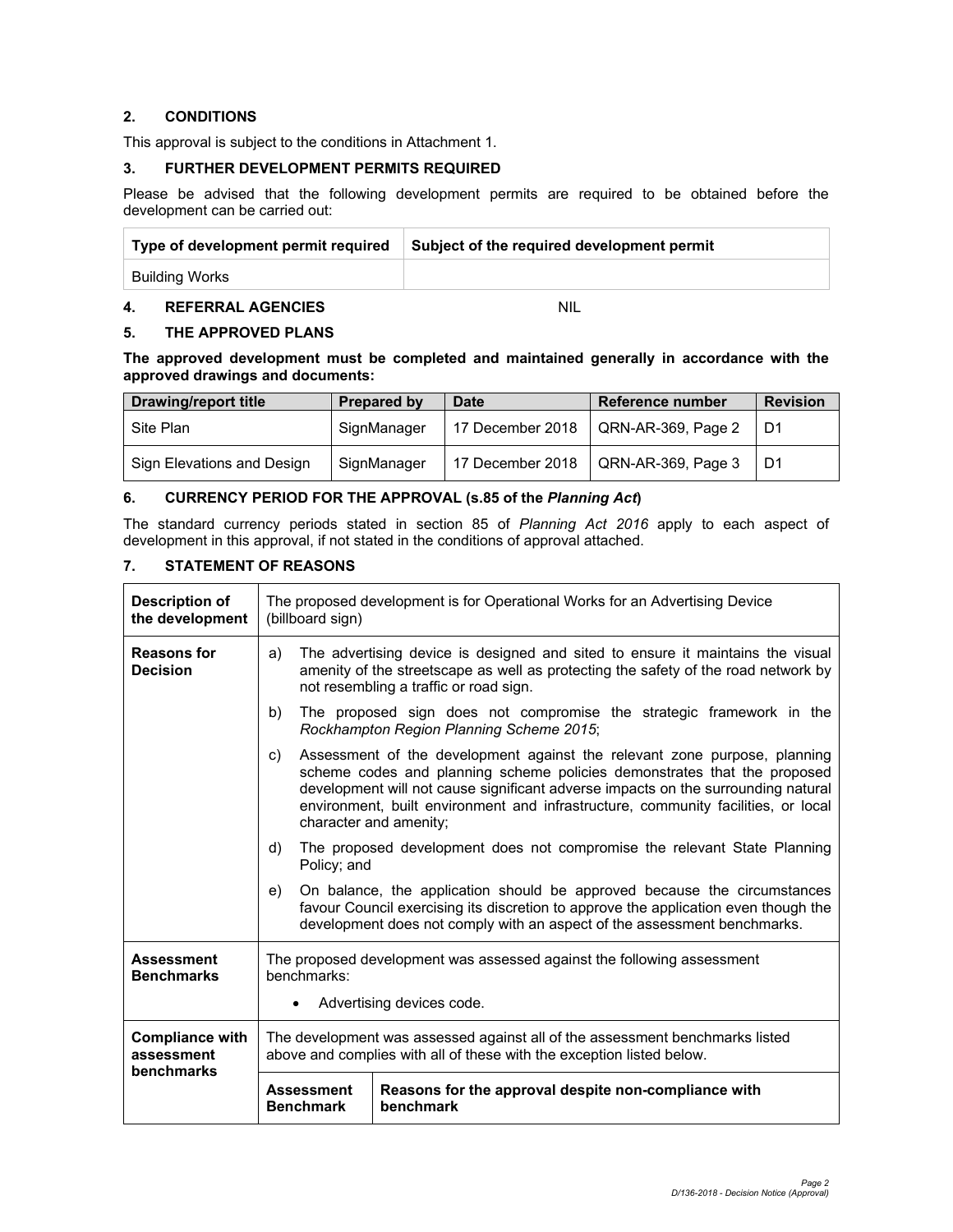|                                               | Advertising<br>devices code | The advertising device will integrate with the existing streetscape. As<br>the sign will advertise the Aurizon Rail Site and there are no<br>road/traffic signs in proximity to the sign location, it is not anticipated<br>that the sign will impede vehicle or pedestrian movements or<br>resemble a road/traffic sign.              |
|-----------------------------------------------|-----------------------------|----------------------------------------------------------------------------------------------------------------------------------------------------------------------------------------------------------------------------------------------------------------------------------------------------------------------------------------|
| <b>Matters</b><br>prescribed by<br>regulation | (i)                         | The State Planning Policy – Part E:<br>(ii) The Central Queensland Regional Plan;<br>(iii) The Rockhampton Region Planning Scheme 2015;<br>(iv) Surrounding use of adjacent premises in terms of commensurate and<br>consistent development form; and<br>$(v)$ The common material, being the material submitted with the application. |

#### **8. APPEAL RIGHTS**

The rights of an applicant to appeal to a tribunal or the Planning and Environment Court against a decision about a development application are set out in chapter 6, part 1 of the *Planning Act 2016*. There may also be a right to make an application for a declaration by a tribunal (see chapter 6, part 2 of the *Planning Act 2016).*

#### *Appeal by an applicant*

An applicant for a development application may appeal to the Planning and Environment Court against the following:

- the refusal of all or part of the development application
- a provision of the development approval
- the decision to give a preliminary approval when a development permit was applied for
- a deemed refusal of the development application.

An applicant may also have a right to appeal to the Development tribunal. For more information, see schedule 1 of the *Planning Act 2016*.

The timeframes for starting an appeal in the Planning and Environment Court are set out in section 229 of the *Planning Act 2016*.

**Attachment 2** is an extract from the *Planning Act 2016* that sets out the applicant's appeal rights and the appeal rights of a submitter.

#### **9. WHEN THE DEVELOPMENT APPROVAL TAKES EFFECT**

This development approval takes effect:

From the time the decision notice is given – if there is no submitter and the applicant does not appeal the decision to the court.

Or

When the submitter's appeal period ends  $-$  if there is a submitter and the applicant does not appeal the decision to the court.

Or

Subject to the decision of the court, when the appeal is finally decided  $-$  if an appeal is made to the court.

#### **10. ASSESSMENT MANAGER**

| Name: Philip Benfield   | Signature: | Date: 15 February 2019 |
|-------------------------|------------|------------------------|
| <b>OPERATIONALWORKS</b> |            |                        |
| <b>ADMINISTRATOR</b>    |            |                        |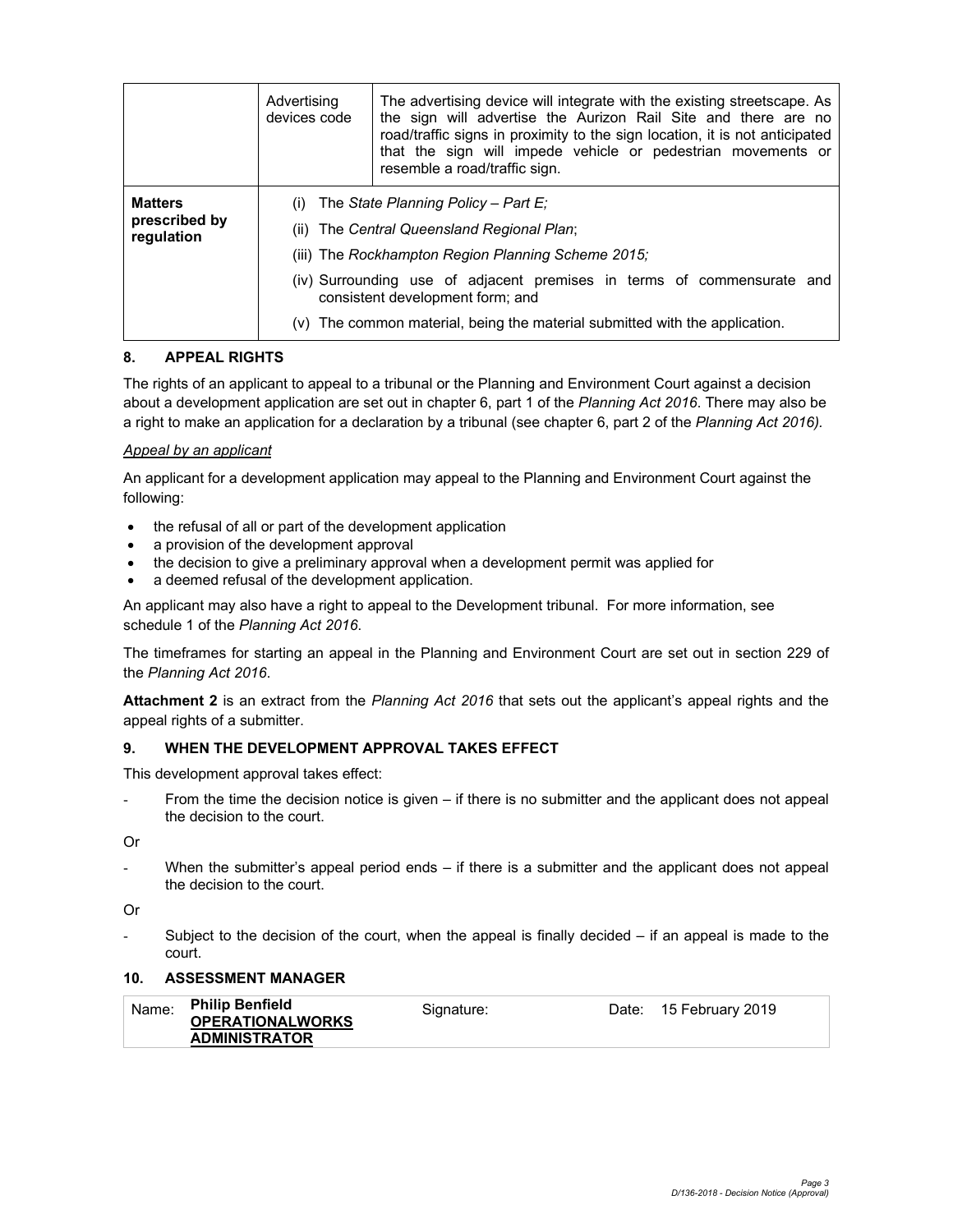#### **Attachment 1 – Conditions of the approval**

*Part 1* **–** *Conditions imposed by the assessment manager [Note: where a condition is imposed about infrastructure under Chapter 4 of the Planning Act 2016, the relevant provision of the Act under which this condition was imposed must be specified.]*

**Attachment 2—Extract on appeal rights**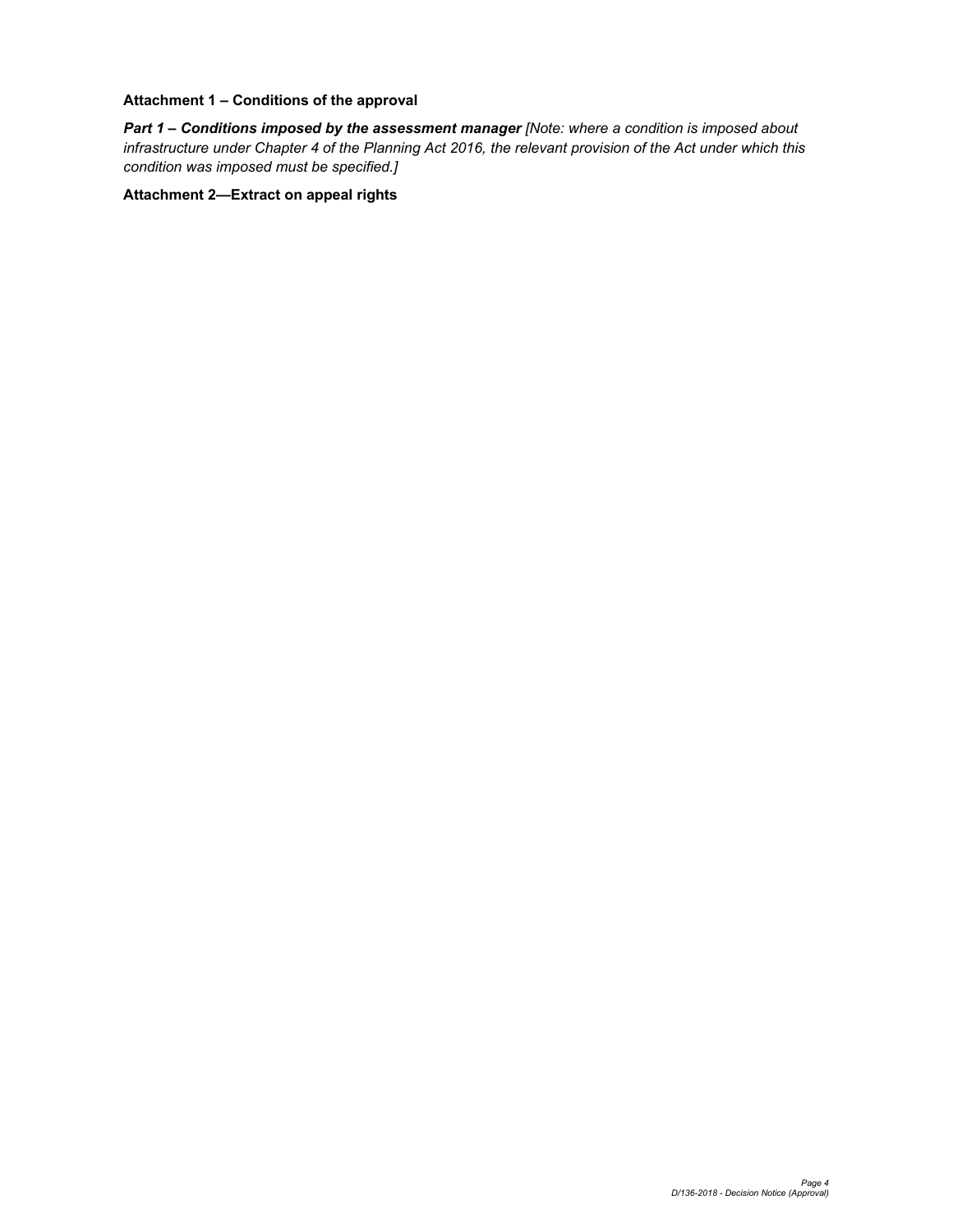

## **Attachment 1 – Part 1 Rockhampton Regional Council Conditions**

*Planning Act 2016* 

- 1.0 ADMINISTRATION
- 1.1 The Developer and his employee, agent, contractor or invitee is responsible for ensuring compliance with the conditions of this development approval.
- 1.2 Where these Conditions refer to "Council" in relation to requiring Council to approve or to be satisfied as to any matter, or conferring on the Council a function, power or discretion, that role may be fulfilled in whole or in part by a delegate appointed for that purpose by the Council.
- 1.3 All conditions of this approval must be undertaken and completed to the satisfaction of Council, at no cost to Council.
- 1.4 The following further Development Permits must be obtained prior to the commencement of any works associated with their purposes:

1.4.1 Building Works.

- 1.5 All works must be designed, constructed and maintained in accordance with the relevant Council policies, guidelines and standards, unless otherwise stated.
- 1.6 If any future works are proposed in the road reserve (within the vicinity of the signage) the advertising device must be removed. When requested by Council, this work must be completed by the applicant within the timeframe specified by Council, and at the applicant's expense, with no cost to Council including but not limited to restoration works for the road reserve or Council's infrastructure.

### 2.0 APPROVED PLANS AND DOCUMENTS

2.1 The approved signage must be completed and maintained generally in accordance with the approved plans and documents, except where amended by any condition of this development approval:

| <b>Drawing/report title</b>   | <b>Prepared by</b> | <b>Date</b>      | <b>Reference</b><br>number | <b>Revision</b> |
|-------------------------------|--------------------|------------------|----------------------------|-----------------|
| Site Plan                     | SignManager        | 17 December 2018 | QRN-AR-369,<br>Page 2      | D1              |
| Sign Elevations and<br>Design | SignManager        | 17 December 2018 | QRN-AR-369,<br>Page 3      | D1              |

- 2.2 A set of the above approved plans are returned to you as the Consultant. The Consultant is to supply one (1) Approved set to the contractor to be retained on site at all times during construction.
- 2.3 Where there is any conflict between the conditions of this development approval and the details shown on the approved plans and documents, the conditions of this development approval must prevail.
- 2.4 Where conditions require the above plans or documents to be amended, the revised document(s) must be submitted for approval by Council prior to the submission of an application for a Development Permit for Building Works.
- 2.5 Any proposed changes to the approved stamped plans during the works will be generally considered minor amendments and require Council's approval. The stamped amended plans and a covering letter will be forwarded to the applicant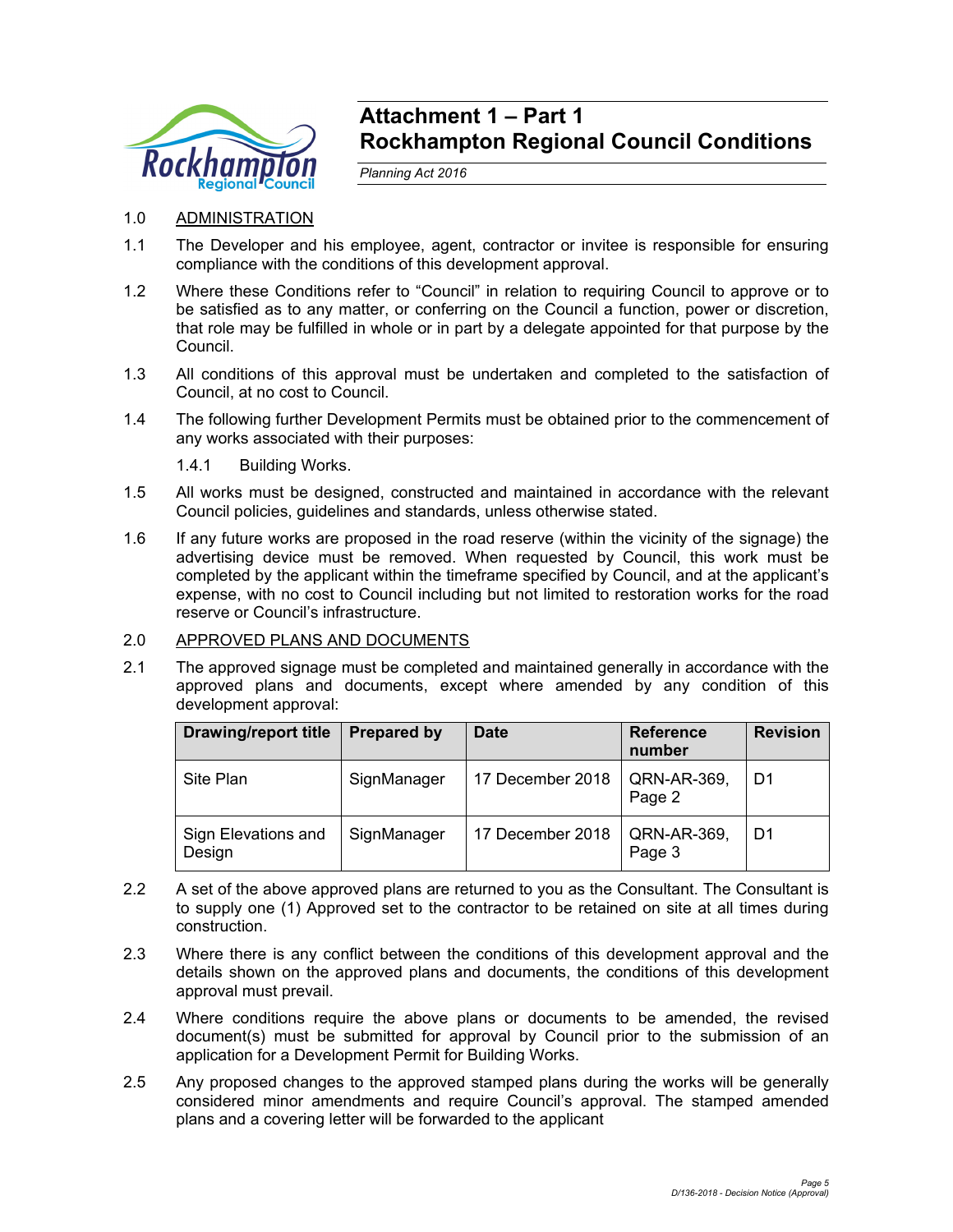#### 3.0 OPERATING PROCEDURES

- 3.1 The advertising device (billboard sign) must only display a matter associated with the primary purpose for which the premises are used, or the purpose stated in this approval.
- 3.2 All text and images displayed on the approved advertising device:
	- 3.2.1 must be static and not involve moving parts, flashing lights or any aspect of illumination including any associated outdoor lighting devices such as but not limited to sensory lighting; and
	- 3.2.2 must not imitate a traffic control device, move contrary to any traffic control device or include traffic instructions (for example 'stop').
- 3.3 When Council receives complaints (i.e. impede vehicle, safety or crash complaints) in relation to the advertising device, Council will request that the applicant conducts nuisance monitoring. An analysis of the monitoring data and a related report which includes mitigation measures must be provided to Council. If the mitigation measures are not satisfactory to Council, the advertising device must be removed from the road reserve immediately.

### 4.0 ASSET MANAGEMENT

- 4.1 Any damage to, or alterations necessary, to electricity, telephone, water mains, sewerage mains, stormwater drains, and/or public utility installations resulting from the development or in connection with the development, must be undertaken immediately, at no cost to Council, and completed within the following timeframes:
	- 4.1.1 where damage causes a hazard to pedestrian/traffic safety or interrupts a community service, immediately; or
	- 4.1.2 as soon as reasonably possible as agreed with Council.

#### 5.0 ADVERTISING DEVICE CONSTRUCTION AND MAINTENANCE

- 5.1 All Construction work and other associated activities are permitted only between 0630 hours and 1800 hours Monday to Saturday. No work is permitted on Sundays or public holidays. All requirements of the *Environmental Protection Act 1994* and the *Environmental Protection Regulation 2008* must be observed at all times.
- 5.2 Any proposed works within the vicinity (or zone of influence) of existing Council infrastructure will not adversely affect the integrity of the infrastructure. Any restoration works required on existing Council infrastructure as a result of proposed works will be at the applicant's expense.
- 5.3 The advertising device must be designed and certified by a Registered Professional Engineer of Queensland and constructed in accordance with the requirements of the Queensland Development Code and the Building Code of Australia.
- 5.4 The advertising device must be maintained at all times by the applicant to the same standard as it was when it was installed, in a safe, clean, condition that does not adversely impact the visual amenity.

#### ADVISORY NOTES

#### NOTE 1. Aboriginal Cultural Heritage

It is advised that under section 23 of the *Aboriginal Cultural Heritage Act 2003*, a person who carries out an activity must take all reasonable and practicable measures to ensure the activity does not harm Aboriginal cultural heritage (the "cultural heritage duty of care"). Maximum penalties for breaching the duty of care are listed in the Aboriginal cultural heritage legislation. The information on Aboriginal cultural heritage is available on the Department of Aboriginal and Torres Strait Islander and Partnerships website: www.datsip.qld.gov.au.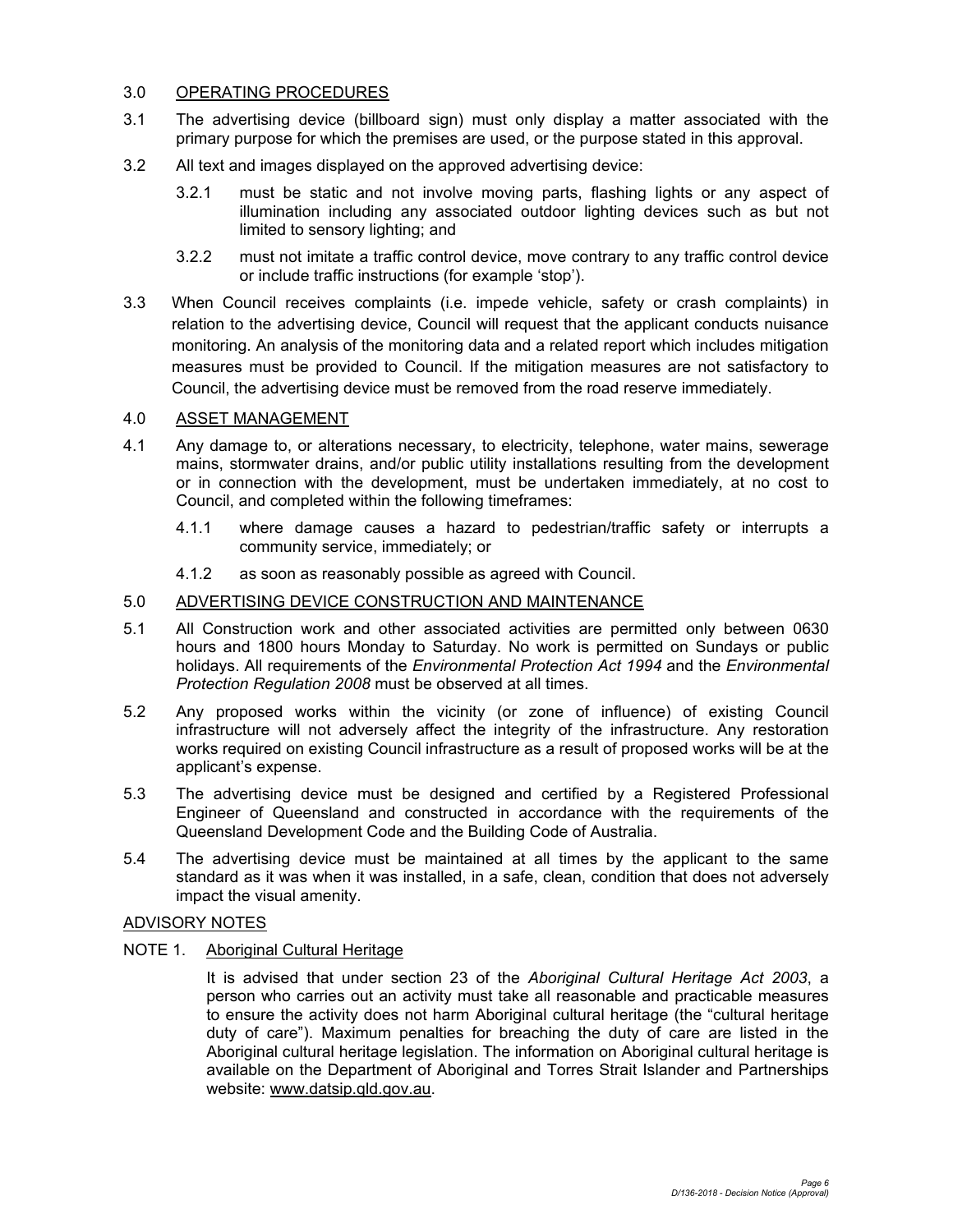#### NOTE 2. Asbestos Removal

Any demolition and/or removal works involving asbestos materials must be undertaken in accordance with the requirements of the *Work Health and Safety Act 2011* and *Public Health Act 2005*.

#### NOTE 3. General Environmental Duty

General environmental duty under the *Environmental Protection Act 1994* prohibits unlawful environmental nuisance caused by noise, aerosols, particles, dust, ash, fumes, light, odour or smoke beyond the boundaries of the development site during all stages of the development including earthworks, construction and operation.

#### NOTE 4. General Safety Of Public During Construction

The *Work Health and Safety Act 2011* and *Manual of Uniform Traffic Control Devices* must be complied with in carrying out any construction works, and to ensure safe traffic control and safe public access in respect of works being constructed on a road.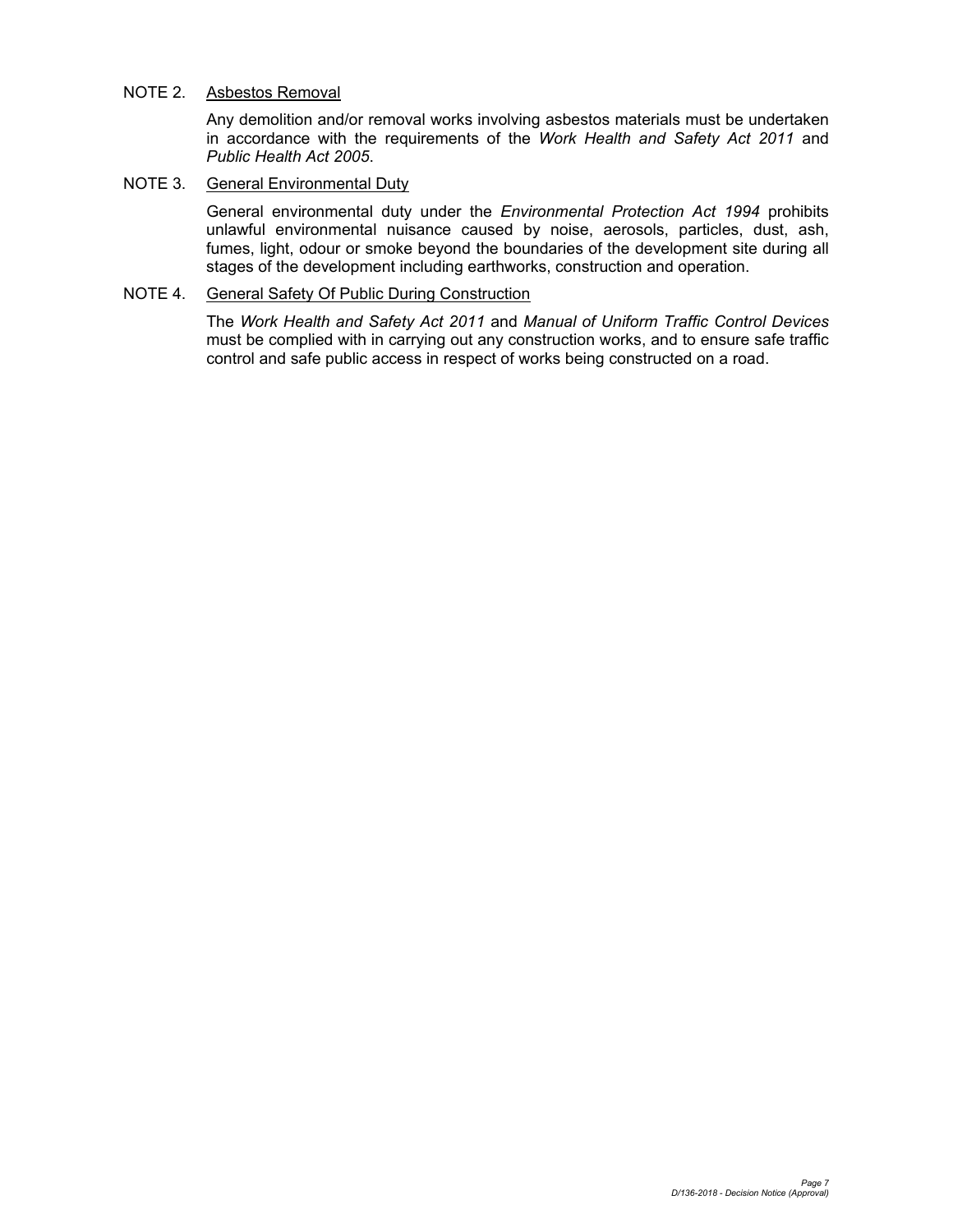

## **Attachment 2 - Appeal Rights**

*PLANNING ACT 2016*

The following is an extract from the *Planning Act 2016 (Chapter 6)*

#### *Appeal rights*

#### *229 Appeals to tribunal or P&E Court*

- (1) Schedule 1 states—
	- (a) matters that may be appealed to— (i) either a tribunal or the P&E Court; or (ii) only a tribunal; or (iii) only the P&E Court; and
	- (b) the person—
		- (i) who may appeal a matter (the **appellant**); and (ii) who is a respondent in an appeal of the matter; and (iii) who is a co-respondent in an appeal of the matter; and
		- (iv) who may elect to be a co-respondent in an appeal of the matter.
- (2) An appellant may start an appeal within the appeal period.
- (3) The **appeal period** is—
	- (a) for an appeal by a building advisory agency—10 business days after a decision notice for the decision is given to the agency or
	- (b) for an appeal against a deemed refusal—at any time after the deemed refusal happens; or
	- (c) for an appeal against a decision of the Minister, under chapter 7, part 4, to register premises or to renew the registration of premises—20 business days after a notice is published under section 269(3)(a) or (4); or
	- (d) for an appeal against an infrastructure charges notice— 20 business days after the infrastructure charges notice is given to the person; or
	- (e) for an appeal about a deemed approval of a development application for which a decision notice has not been given—30 business days after the applicant gives the deemed approval notice to the assessment manager; or
	- (f) for any other appeal—20 business days after a notice of the decision for the matter, including an enforcement notice, is given to the person.

#### Note—

See the P&E Court Act for the court's power to extend the appeal period.

- (4) Each respondent and co-respondent for an appeal may be heard in the appeal.
- (5) If an appeal is only about a referral agency's response, the assessment manager may apply to the tribunal or P&E Court to withdraw from the appeal.
- (6) To remove any doubt, it is declared that an appeal against an infrastructure charges notice must not be about— (a) the adopted charge itself; or
	- (b) for a decision about an offset or refund—
		- (i) the establishment cost of trunk infrastructure identified in a LGIP; or
		- (ii) the cost of infrastructure decided using the method
	- included in the local government's charges resolution.

#### **230 Notice of appeal**

- (1) An appellant starts an appeal by lodging, with the registrar of the tribunal or P&E Court, a notice of appeal that—
	- (a) is in the approved form; and
	- (b) succinctly states the grounds of the appeal.
- (2) The notice of appeal must be accompanied by the required fee.
- (3) The appellant or, for an appeal to a tribunal, the registrar must, within the service period, give a copy of the notice of appeal to—
	- (a) the respondent for the appeal; and
- (b) each co-respondent for the appeal; and
- (c) for an appeal about a development application under schedule 1, table 1, item 1—each principal submitter for the development application; and
- (d) for an appeal about a change application under schedule 1, table 1, item 2—each principal submitter for the change application; and
- (e) each person who may elect to become a co-respondent for the appeal, other than an eligible submitter who is not a principal submitter in an appeal under paragraph (c) or (d); and
- (f) for an appeal to the P&E Court—the chief executive; and
- (g) for an appeal to a tribunal under another Act—any other
- person who the registrar considers appropriate.
- (4) The **service period** is—
	- (a) if a submitter or advice agency started the appeal in the P&E Court—2 business days after the appeal is started; or

(b) otherwise—10 business days after the appeal is started.

- (5) A notice of appeal given to a person who may elect to be a co-respondent must state the effect of subsection
- (6) A person elects to be a co-respondent by filing a notice of election, in the approved form, within 10 business days
	- after the notice of appeal is given to the person*.*
- **231 Other appeals**
- (1) Subject to this chapter, schedule 1 and the P&E Court Act, unless the Supreme Court decides a decision or other matter under this Act is affected by jurisdictional error, the decision or matter is non-appealable.
- (2) The Judicial Review Act 1991, part 5 applies to the decision or matter to the extent it is affected by jurisdictional error.
- (3) A person who, but for subsection (1) could have made an application under the Judicial Review Act 1991 in relation to the decision or matter, may apply under part 4 of that Act for a statement of reasons in relation to the decision or matter.
- (4) In this section— **decision** includes—
	- (a) conduct engaged in for the purpose of making a decision; and
	- (b) other conduct that relates to the making of a decision; and
	- (c) the making of a decision or the failure to make a decision; and
	- (d) a purported decision; and
	- (e) a deemed refusal.
- **non-appealable**, for a decision or matter, means the decision or matter—
	- (a) is final and conclusive; and
	- (b) may not be challenged, appealed against, reviewed, quashed, set aside or called into question in any other way under the Judicial Review Act 1991 or otherwise, whether by the Supreme Court, another court, a tribunal or another entity; and
	- (c) is not subject to any declaratory, injunctive or other order of the Supreme Court, another court, a tribunal or another entity on any ground.

#### **232 Rules of the P&E Court**

- (1) A person who is appealing to the P&E Court must comply with the rules of the court that apply to the appeal.
- (2) However, the P&E Court may hear and decide an appeal even if the person has not complied with rules of the P&E Court.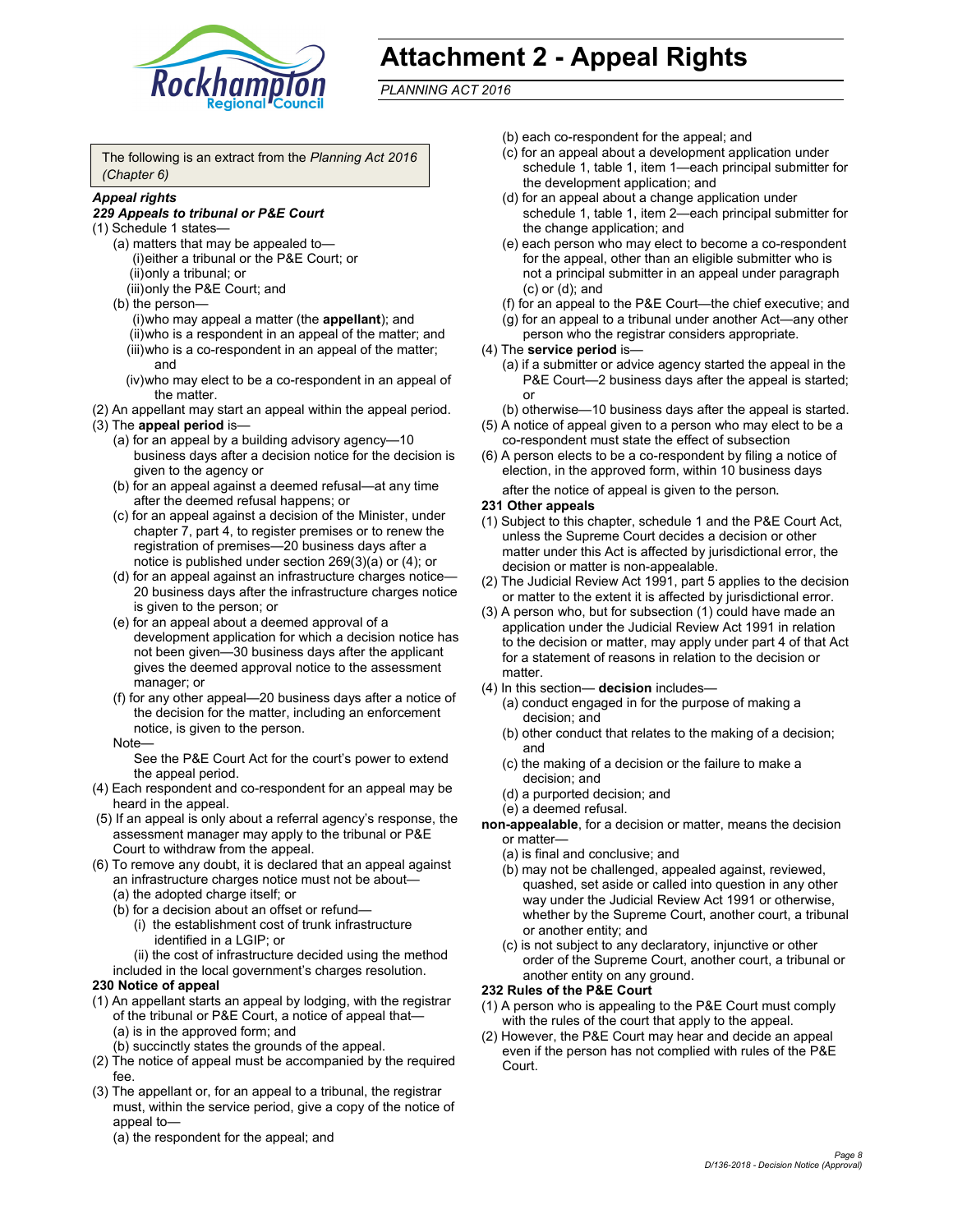## **Appeal Rights**



*PLANNING ACT 2016*

#### **Schedule 1**

#### **Appeals section 229 1 Appeal rights and parties to appeals**

- (1) Table 1 states the matters that may be appealed to—(a) the P&E court; or (b) a tribunal.
- (2) However, table 1 applies to a tribunal only if the matter involves—
	- (a) the refusal, or deemed refusal of a development application, for—
	- (i) a material change of use for a classified building; or
	- (ii) operational work associated with building work, a retaining wall, or a tennis court; or
	- (b) a provision of a development approval for— (i) a material change of use for a classified building; or
- (ii) operational work associated with building work, a retaining wall, or a tennis court; or
	- (c) if a development permit was applied for—the decision to give a preliminary approval for— (i) a material change of use for a classified building; or
	- (ii) operational work associated with building work, a retaining wall, or a tennis court; or
	- (d) a development condition if—
		- (i) the development approval is only for a material change of use that involves the use of a building classified under the Building Code as a class 2 building; and
		- (ii) the building is, or is proposed to be, not more than 3 storeys; and
		- (iii) the proposed development is for not more than 60 sole-occupancy units; or
	- (e) a decision for, or a deemed refusal of, an extension application for a development approval that is only for a material change of use of a classified building; or
	- (f) a decision for, or a deemed refusal of, a change application for a development approval that is only for a material change of use of a classified building; or
	- (g) a matter under this Act, to the extent the matter relates to—
		- (i) the Building Act, other than a matter under that Act that may or must be decided by the Queensland Building and Construction Commission; or
			- (ii) the Plumbing and Drainage Act, part 4 or 5; or
	- (h) a decision to give an enforcement notice in relation to a matter under paragraphs (a) to (g); or
	- (i) a decision to give an infrastructure charges notice; or
	- (j) the refusal, or deemed refusal, of a conversion application; or
	- (k) a matter that, under another Act, may be appealed to the tribunal; or
	- (l) a matter prescribed by regulation.
- (3) Also, table 1 does not apply to a tribunal if the matter

involves—

- (a) for a matter in subsection  $(2)(a)$  to  $(d)$ 
	- (i) a development approval for which the development application required impact assessment; and
	- (ii) a development approval in relation to which the assessment manager received a properly made submission for the development application; or
- (b) a provision of a development approval about the identification or inclusion, under a variation approval, of a matter for the development.
- (4) Table 2 states the matters that may be appealed only to the P&E Court.
- (5) Table 3 states the matters that may be appealed only to the tribunal.
- (6) In each table—
	- (a) column 1 states the appellant in the appeal; and
	- (b) column 2 states the respondent in the appeal; and
	- (c) column 3 states the co-respondent (if any) in the appeal; and
	- (d) column 4 states the co-respondents by election (if any) in the appeal.
- (7) If the chief executive receives a notice of appeal under section 230(3)(f), the chief executive may elect to be a co-respondent in the appeal.

| Table 1<br>Appeals to the P&E Court and, for certain matters, to a tribunal                                                                                                                                                                                                                                                                    |                |                        |                        |  |  |
|------------------------------------------------------------------------------------------------------------------------------------------------------------------------------------------------------------------------------------------------------------------------------------------------------------------------------------------------|----------------|------------------------|------------------------|--|--|
| 1. Development applications<br>An appeal may be made against-<br>(a) the refusal of all or part of the development application; or<br>(b) the deemed refusal of the development application; or<br>(c) a provision of the development approval; or<br>(d) if a development permit was applied for—the decision to give a preliminary approval. |                |                        |                        |  |  |
| Column 2<br>Column 1<br>Column 3<br>Column 4<br>Respondent<br>Co-respondent by election<br>Co-respondent<br>Appellant<br>$(if$ any)<br>$($ if any $)$                                                                                                                                                                                          |                |                        |                        |  |  |
| The applicant                                                                                                                                                                                                                                                                                                                                  | The assessment | If the appeal is about | 1 A concurrence agency |  |  |

D/136-2018 - Decision Notice (approval)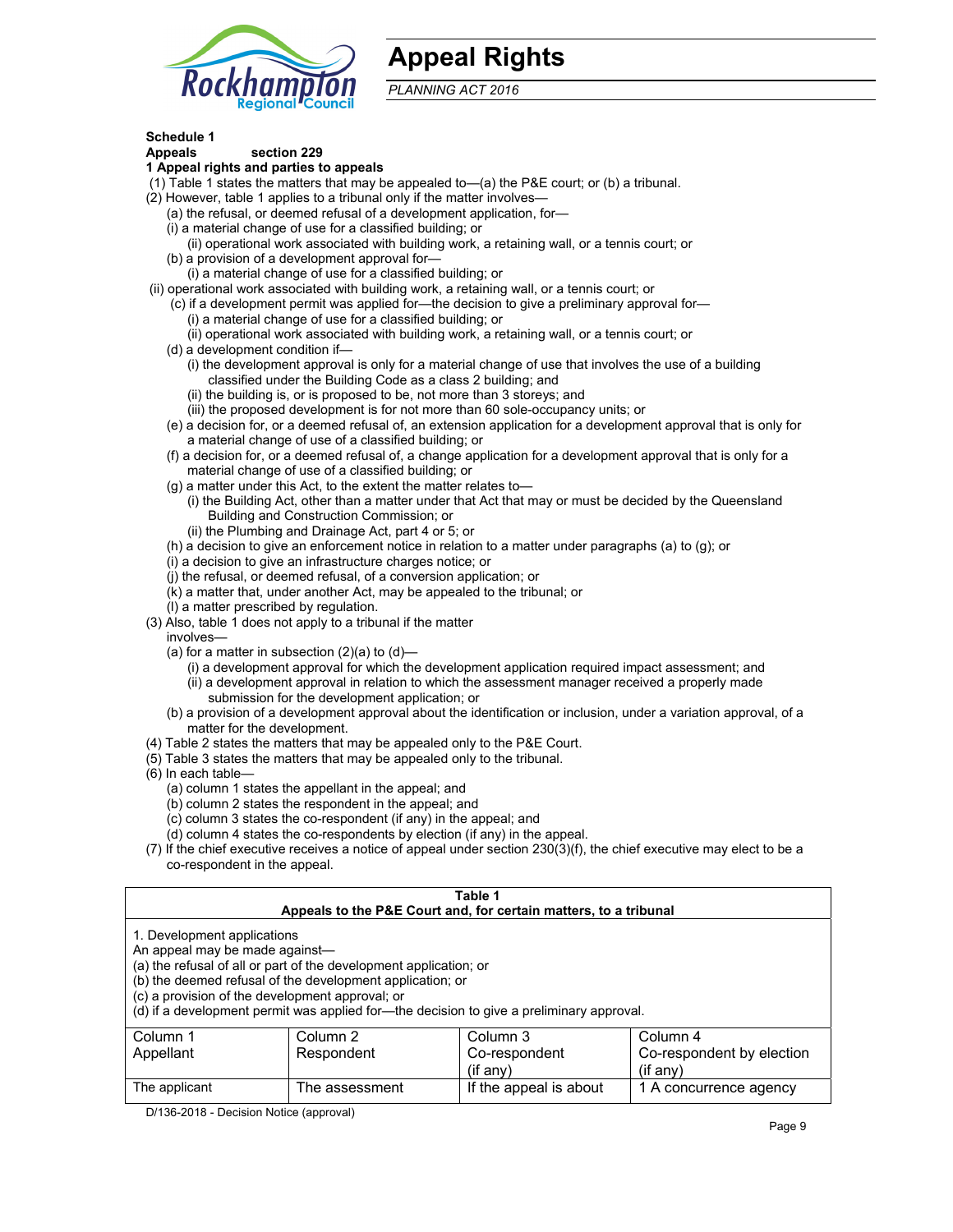| Table 1<br>Appeals to the P&E Court and, for certain matters, to a tribunal                                                                                                                                  |                                   |                                                                          |                                                                                                                                                                                                                                                                                                                                                         |
|--------------------------------------------------------------------------------------------------------------------------------------------------------------------------------------------------------------|-----------------------------------|--------------------------------------------------------------------------|---------------------------------------------------------------------------------------------------------------------------------------------------------------------------------------------------------------------------------------------------------------------------------------------------------------------------------------------------------|
|                                                                                                                                                                                                              | manager                           | a concurrence<br>agency's referral<br>response-the<br>concurrence agency | that is not a co-<br>respondent<br>2 If a chosen Assessment<br>manager is the<br>respondent-the<br>prescribed assessment<br>manager<br>3 Any eligible advice<br>agency for the application<br>4 Any eligible submitter for<br>the application                                                                                                           |
| 2. Change applications<br>An appeal may be made against-<br>or<br>(b) a deemed refusal of a change application.                                                                                              |                                   |                                                                          | (a) a responsible entity's decision for a change application, other than a decision made by the P&E court;                                                                                                                                                                                                                                              |
| Column 1<br>Appellant                                                                                                                                                                                        | Column <sub>2</sub><br>Respondent | Column 3<br>Co-respondent<br>(if any)                                    | Column 4<br>Co-respondent by election<br>(if any)                                                                                                                                                                                                                                                                                                       |
| 1 The applicant<br>2 If the responsible<br>entity is the<br>assessment<br>manager-an<br>affected entity that<br>gave a pre-request<br>notice or response<br>notice                                           | The responsible<br>entity         | If an affected entity<br>starts the appeal-the<br>applicant              | 1 A concurrence agency for<br>the development<br>application<br>2 If a chosen assessment<br>manager is the<br>respondent-the<br>prescribed assessment<br>manager<br>3 A private certifier for the<br>development application<br>4 Any eligible advice<br>agency for the change<br>application<br>5 Any eligible submitter for<br>the change application |
| 3. Extension applications<br>An appeal may be made against-<br>(a) the assessment manager's decision about an extension application; or<br>(b) a deemed refusal of an extension application.                 |                                   |                                                                          |                                                                                                                                                                                                                                                                                                                                                         |
| Column 1<br>Appellant                                                                                                                                                                                        | Column <sub>2</sub><br>Respondent | Column 3<br>Co-respondent<br>(if any)                                    | Column 4<br>Co-respondent by election<br>(if any)                                                                                                                                                                                                                                                                                                       |
| 1 The applicant<br>$\mathbf 1$<br>2 For a matter other<br>than a deemed<br>refusal of an<br>extension<br>application - a<br>concurrence<br>agency, other than<br>the chief executive,<br>for the application | The assessment<br>manager         | If a concurrence<br>agency starts the<br>appeal - the applicant          | If a chosen assessment<br>manager is the respondent<br>- the prescribed<br>assessment manager                                                                                                                                                                                                                                                           |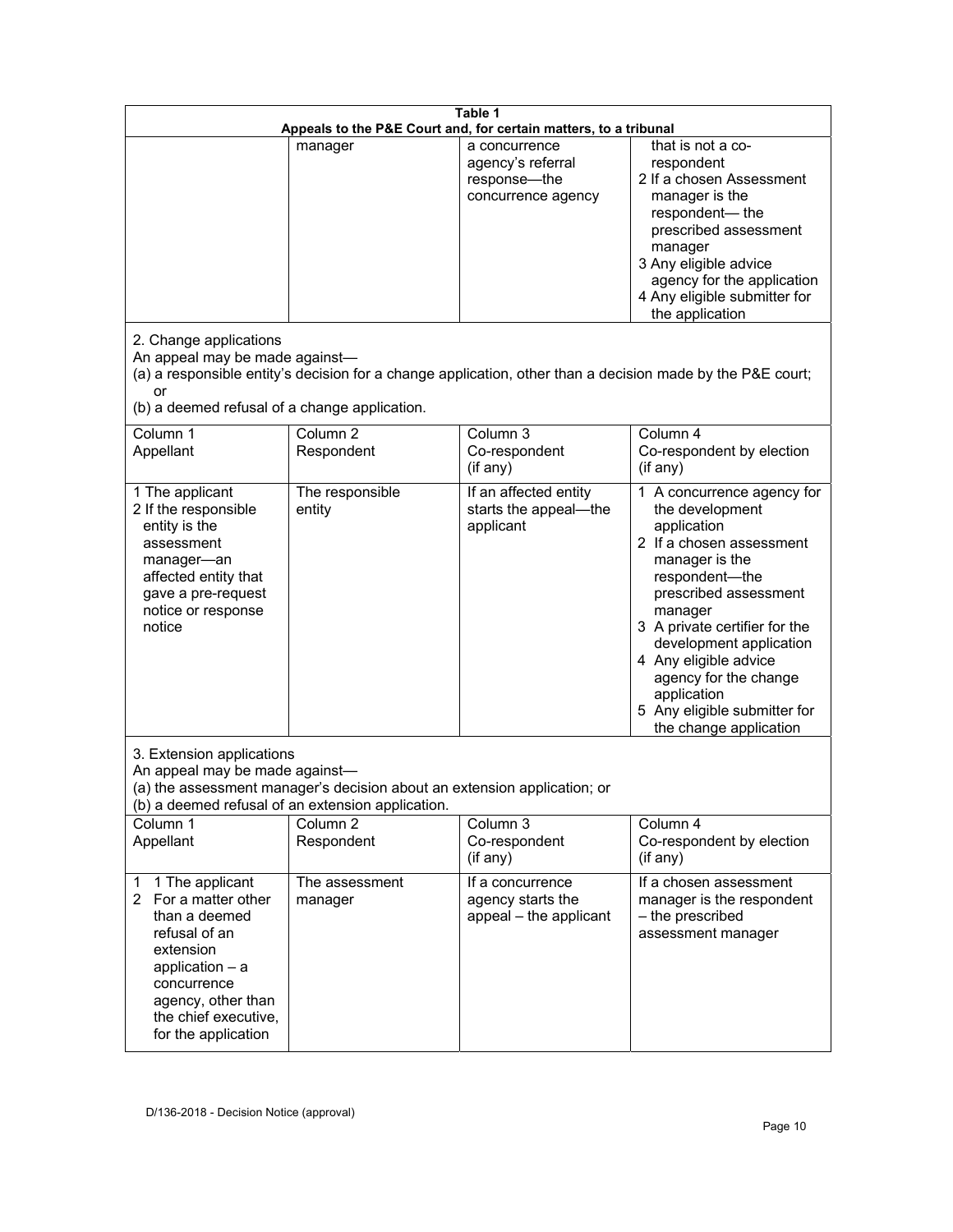#### **Table 1 Appeals to the P&E Court and, for certain matters, to a tribunal** 4. Infrastructure charges notices An appeal may be made against an infrastructure charges notice on 1 or more of the following grounds a) The notice involved an error relating to – (i) The application of the relevant adopted charge; or Examples of errors in applying an adopted charge – The incorrect application of gross floor area for a non-residential development Applying an incorrect 'use category', under a regulation, to the development (i) The working out of extra demands, for section 120; or (ii) An offset or refund; or b) The was no decision about an offset or refund; or c) If the infrastructure charges notice states a refund will be given – the timing for giving the refund; or d) The amount of the charge is so unreasonable that no reasonable relevant local government could have imposed the amount. Column 1 Appellant Column 2 Respondent Column 3 Co-respondent (if any) Column 4 Co-respondent by election (if any) The person given the Infrastructure charges notice The local government that gave the infrastructure charges notice - -

5. Conversion applications

An appeal may be made against—

(a) the refusal of a conversion application; or

(b) a deemed refusal of a conversion application.

| Column 1      | Column 2                | Column 3       | Column 4                  |
|---------------|-------------------------|----------------|---------------------------|
| Appellant     | Respondent              | Co-respondent  | Co-respondent by election |
|               |                         | $(i$ f any $)$ | (i f any)                 |
|               |                         |                |                           |
| The applicant | The local government    |                |                           |
|               | to which the conversion |                |                           |
|               | application was made    |                |                           |

6. Enforcement notices

An appeal may be made against the decision to give an enforcement notice.

| Column 1<br>Appellant                      | Column 2<br>Respondent       | Column 3<br>Co-respondent<br>(if any) | Column 4<br>Co-respondent by election<br>(if any)                                                                                                                             |
|--------------------------------------------|------------------------------|---------------------------------------|-------------------------------------------------------------------------------------------------------------------------------------------------------------------------------|
| The person given the<br>enforcement notice | The enforcement<br>authority |                                       | If the enforcement authority<br>is not the local government<br>for<br>the premises in relation to<br>which the offence is alleged<br>to have happened-the<br>local government |

| Table 2<br>Appeals to the P&E Court only                                                                                                                                                                                                         |                        |                                         |                                                   |  |
|--------------------------------------------------------------------------------------------------------------------------------------------------------------------------------------------------------------------------------------------------|------------------------|-----------------------------------------|---------------------------------------------------|--|
| 1. Appeals from tribunal<br>An appeal may be made against a decision of a tribunal, other than a decision under<br>section 252, on the ground of-<br>(a) an error or mistake in law on the part of the tribunal; or<br>(b) jurisdictional error. |                        |                                         |                                                   |  |
| Column 1<br>Appellant                                                                                                                                                                                                                            | Column 2<br>Respondent | Column 3<br>Co-respondent<br>(i f an v) | Column 4<br>Co-respondent by election<br>(if any) |  |

D/136-2018 - Decision Notice (approval)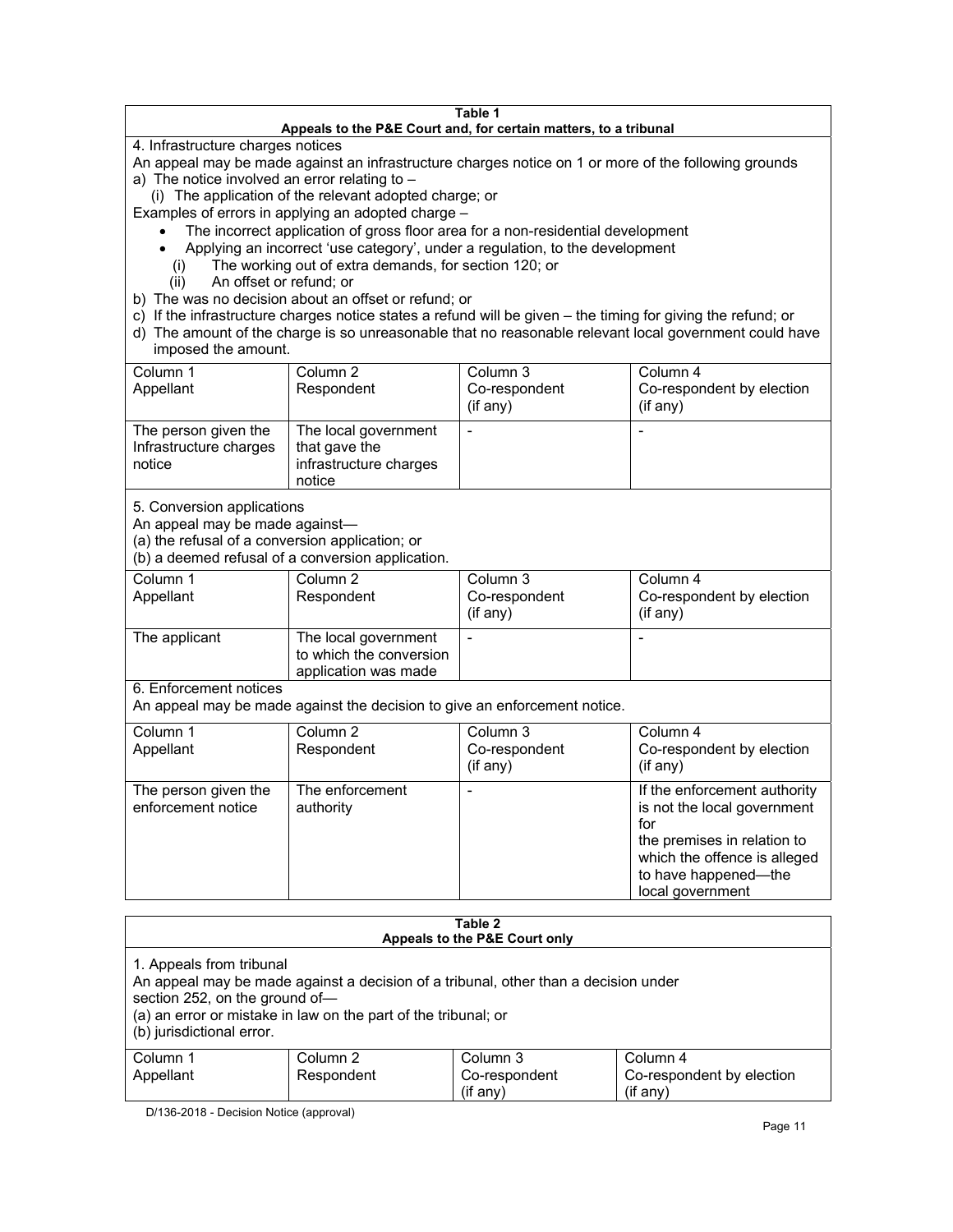| Table 2<br>Appeals to the P&E Court only                                                                                                                                                                                                                                                                                                                                                                           |                                                                                                                            |                                                                                                                           |                                                      |  |
|--------------------------------------------------------------------------------------------------------------------------------------------------------------------------------------------------------------------------------------------------------------------------------------------------------------------------------------------------------------------------------------------------------------------|----------------------------------------------------------------------------------------------------------------------------|---------------------------------------------------------------------------------------------------------------------------|------------------------------------------------------|--|
|                                                                                                                                                                                                                                                                                                                                                                                                                    |                                                                                                                            |                                                                                                                           |                                                      |  |
| A party to the<br>proceedings for the<br>decision                                                                                                                                                                                                                                                                                                                                                                  | The other party to the<br>proceedings for the<br>decision                                                                  | $\blacksquare$                                                                                                            | $\overline{a}$                                       |  |
| 2. Eligible submitter appeals<br>An appeal may be made against the decision to give a development approval, or an approval for a change<br>application, to the extent that the decision relates to-<br>(a) any part of the development application for the development approval that required impact<br>assessment; or<br>(b) a variation request.                                                                 |                                                                                                                            |                                                                                                                           |                                                      |  |
| Column 1<br>Appellant                                                                                                                                                                                                                                                                                                                                                                                              | Column 2<br>Respondent                                                                                                     | Column 3<br>Co-respondent<br>(if any)                                                                                     | Column 4<br>Co-respondent by election<br>(if any)    |  |
| 1 For a development<br>application-an<br>eligible submitter for<br>the development<br>application<br>2 For a change<br>application-an<br>eligible submitter for<br>the change<br>application                                                                                                                                                                                                                       | 1 For a development<br>application-the<br>assessment<br>manager<br>2 For a change<br>application-the<br>responsible entity | 1 The applicant<br>2 If the appeal is<br>about a concurrence<br>agency's referral<br>response---the<br>concurrence agency | Another eligible<br>submitter for the<br>application |  |
| 3. Eligible submitter and eligible advice agency appeals<br>An appeal may be made against a provision of a development approval, or failure to<br>include a provision in the development approval, to the extent the matter relates to-<br>(a) any part of the development application or the change application, for the development approval, that<br>required impact assessment; or<br>(b) a variation request. |                                                                                                                            |                                                                                                                           |                                                      |  |
| Column 1<br>Appellant                                                                                                                                                                                                                                                                                                                                                                                              | Column <sub>2</sub><br>Respondent                                                                                          | Column 3<br>Co-respondent<br>(if any)                                                                                     | Column 4<br>Co-respondent by election<br>(if any)    |  |
| 1 For a development<br>application-an<br>eligible submitter for<br>the development<br>application<br>2 For a change<br>application-an<br>eligible submitter for<br>the change<br>application<br>3 An eligible advice<br>agency for the<br>development<br>application or<br>change application                                                                                                                      | 1 For a development<br>application-the<br>assessment<br>manager<br>2 For a change<br>application-the<br>responsible entity | 1 The applicant<br>2 If the appeal is<br>about a concurrence<br>agency's referral<br>response-the<br>concurrence agency   | Another eligible submitter for<br>the application    |  |
| 4. Compensation claims<br>An appeal may be made against-                                                                                                                                                                                                                                                                                                                                                           |                                                                                                                            |                                                                                                                           |                                                      |  |

(a) a decision under section 32 about a compensation claim; or

(b) a decision under section 265 about a claim for compensation; or

(c) a deemed refusal of a claim under paragraph (a) or (b).

D/136-2018 - Decision Notice (approval)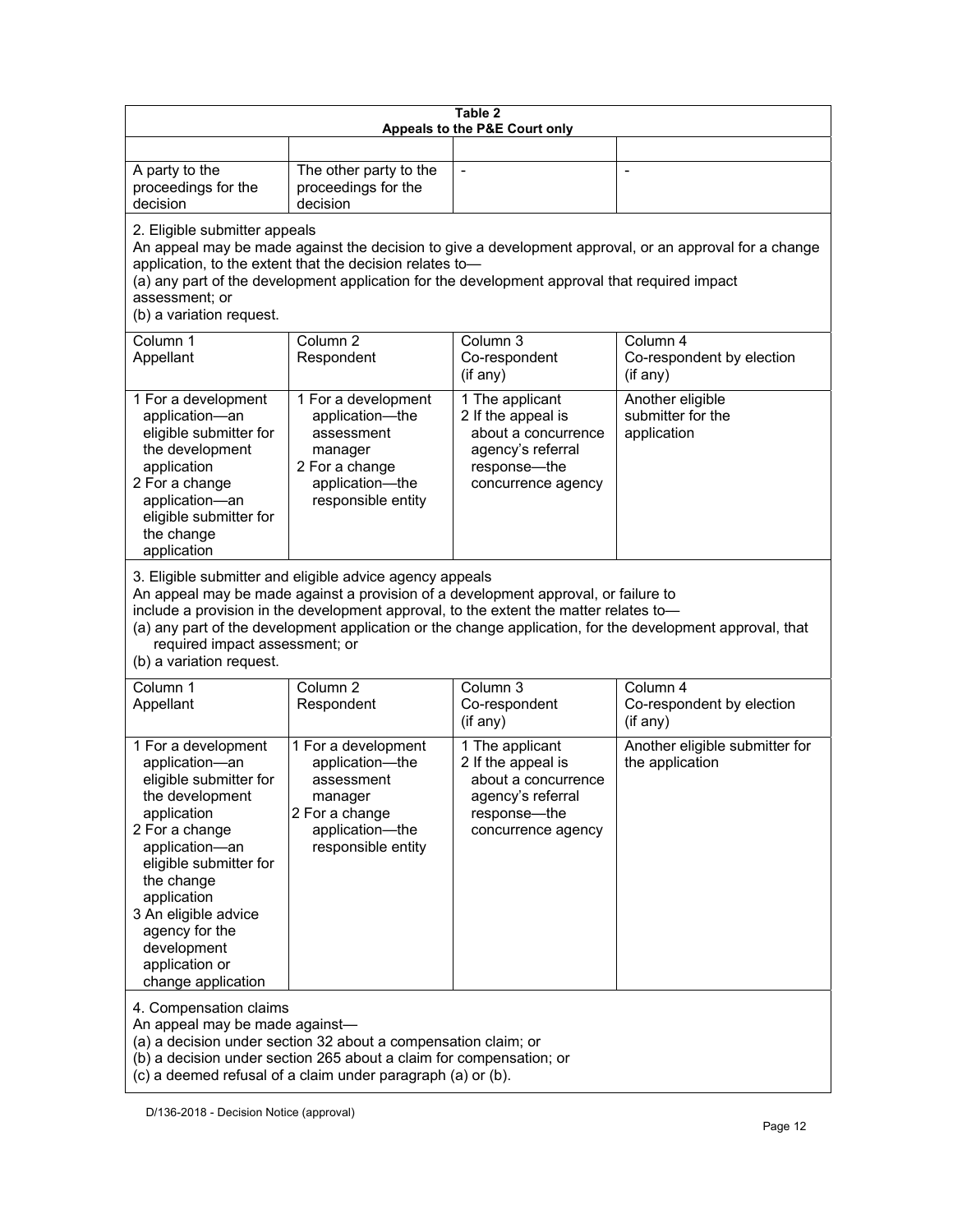| Table 2<br>Appeals to the P&E Court only                                                                                                                                                                                                                                                                             |                                                        |                                                                                   |                                                                                          |  |
|----------------------------------------------------------------------------------------------------------------------------------------------------------------------------------------------------------------------------------------------------------------------------------------------------------------------|--------------------------------------------------------|-----------------------------------------------------------------------------------|------------------------------------------------------------------------------------------|--|
| Column 1<br>Appellant                                                                                                                                                                                                                                                                                                | Column 2<br>Respondent                                 | Column 3<br>Co-respondent<br>(if any)                                             | Column 4<br>Co-respondent by election<br>(if any)                                        |  |
| A person dissatisfied<br>with the decision                                                                                                                                                                                                                                                                           | The local<br>government to which<br>the claim was made |                                                                                   |                                                                                          |  |
| 5. Registered premises                                                                                                                                                                                                                                                                                               |                                                        | An appeal may be made against a decision of the Minister under chapter 7, part 4. |                                                                                          |  |
| Column 1<br>Appellant                                                                                                                                                                                                                                                                                                | Column <sub>2</sub><br>Respondent                      | Column <sub>3</sub><br>Co-respondent<br>(if any)                                  | Column 4<br>Co-respondent by election<br>(if any)                                        |  |
| 1 A person given a<br>decision notice about<br>the decision<br>2 If the decision is to<br>register premises or<br>renew the<br>registration of<br>premises-an owner<br>or occupier of<br>premises in the<br>affected area for the<br>registered premises<br>who is dissatisfied<br>with the decision                 | The Minister                                           |                                                                                   | If an owner or occupier starts<br>the appeal $-$ the owner of the<br>registered premises |  |
| 6. Local laws<br>An appeal may be made against a decision of a local government, or conditions applied,<br>under a local law about-<br>(a) the use of premises, other than a use that is the natural and ordinary consequence of prohibited<br>development; or<br>(b) the erection of a building or other structure. |                                                        |                                                                                   |                                                                                          |  |
| Column 1<br>Appellant                                                                                                                                                                                                                                                                                                | Column <sub>2</sub><br>Respondent                      | Column 3<br>Co-respondent<br>(if any)                                             | Column 4<br>Co-respondent by election<br>(if any)                                        |  |
| A person who-<br>(a) applied for the<br>decision; and<br>(b) is dissatisfied with<br>the decision or<br>conditions.                                                                                                                                                                                                  | The local government                                   | $\overline{\phantom{0}}$                                                          |                                                                                          |  |
| Table 3                                                                                                                                                                                                                                                                                                              |                                                        |                                                                                   |                                                                                          |  |
| Appeals to the tribunal only                                                                                                                                                                                                                                                                                         |                                                        |                                                                                   |                                                                                          |  |
| 1. Building advisory agency appeals<br>An appeal may be made against giving a development approval for building work to the extent the building<br>work required code assessment against the building assessment provisions.                                                                                         |                                                        |                                                                                   |                                                                                          |  |
| Column 1                                                                                                                                                                                                                                                                                                             | $\overline{\text{Column}}$ 2                           | Column 3                                                                          | Column 4                                                                                 |  |
| Appellant                                                                                                                                                                                                                                                                                                            | Respondent                                             | Co-respondent                                                                     | Co-respondent by election                                                                |  |
| A building advisory                                                                                                                                                                                                                                                                                                  | The assessment                                         | (if any)<br>The applicant                                                         | (i f any)<br>1 A concurrence agency for                                                  |  |

D/136-2018 - Decision Notice (approval)

manager

A building advisory agency for the

development application

the development application related to the approval